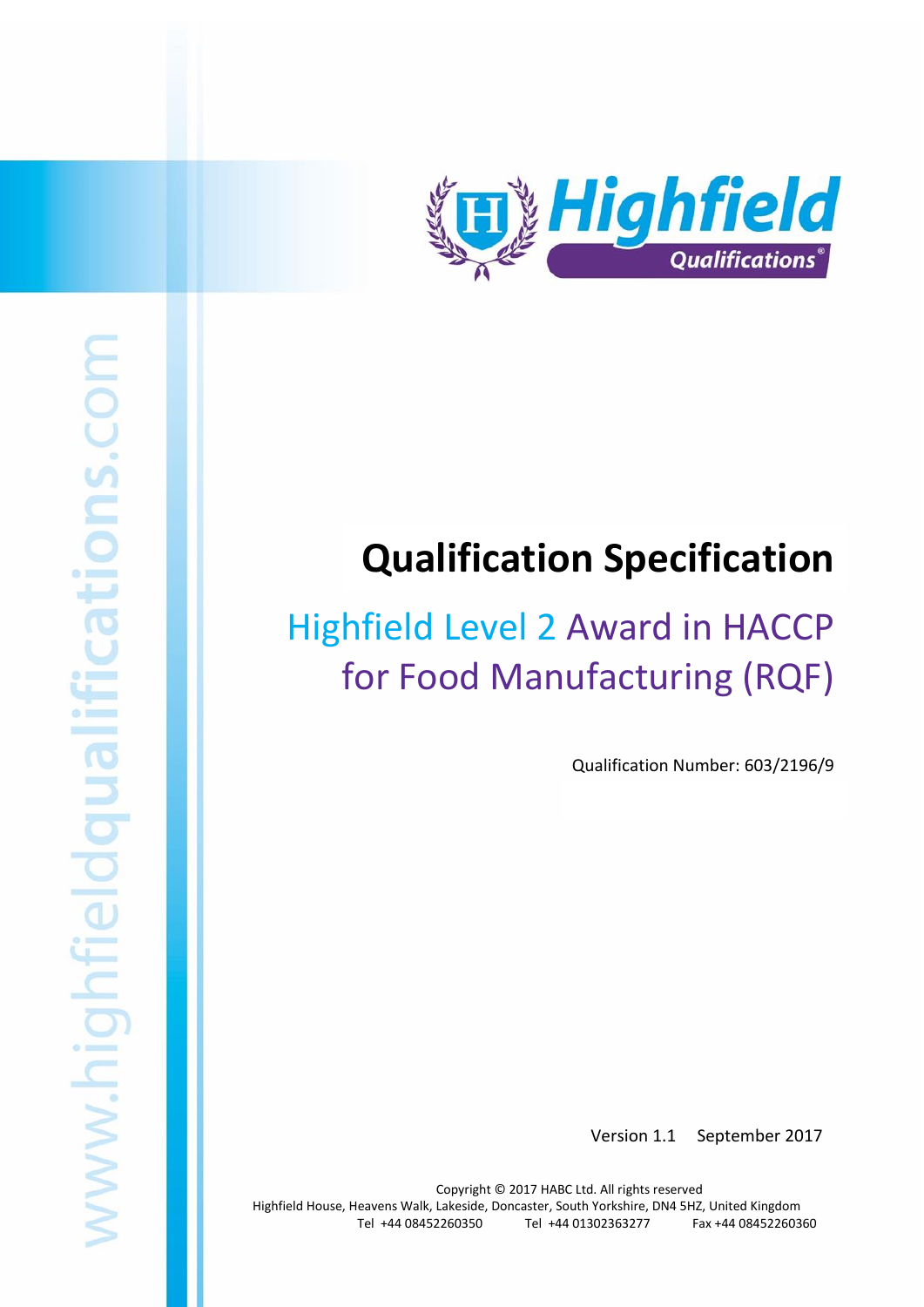

## **Contents**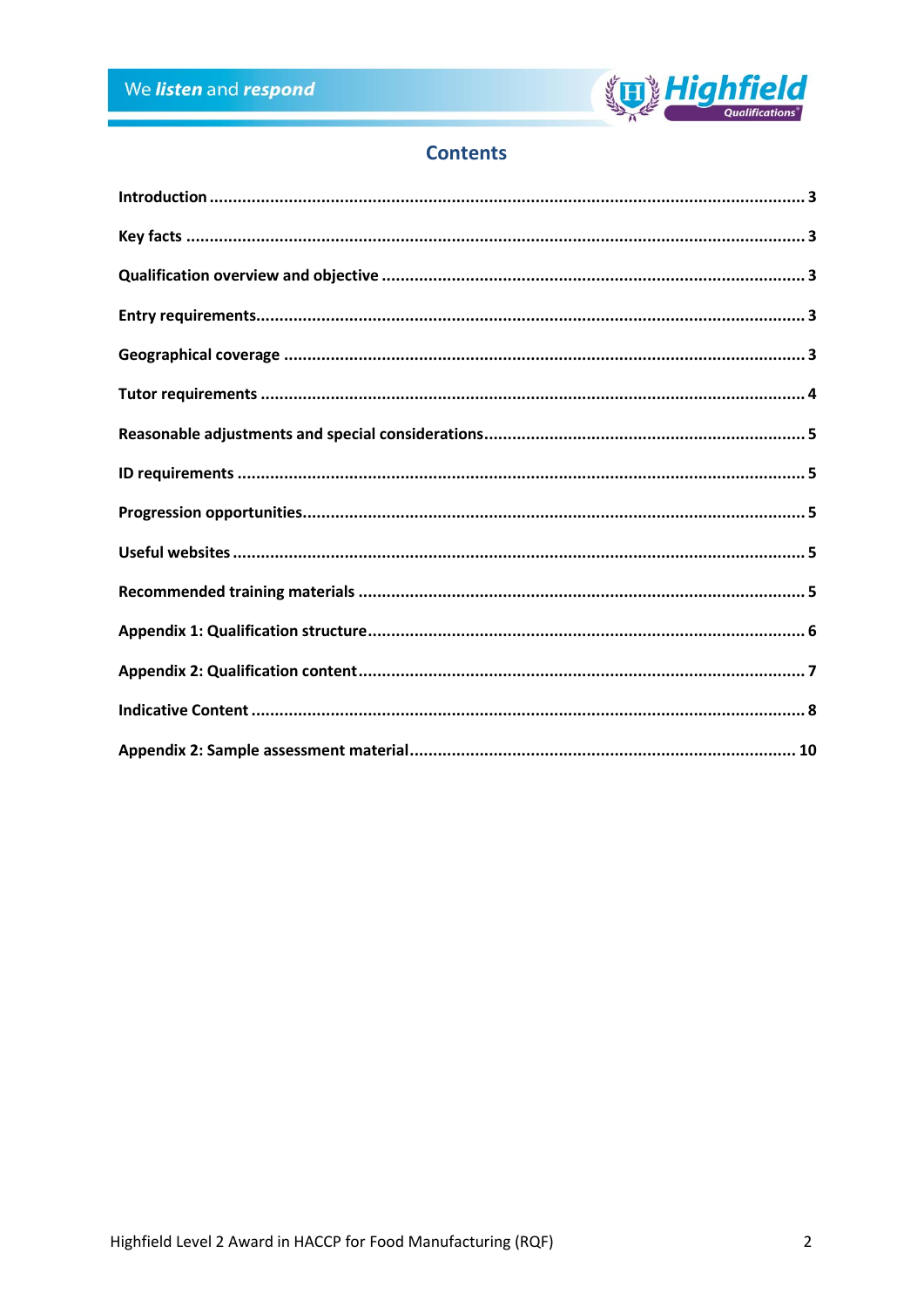

## **Highfield Level 2 Award in HACCP for Food Manufacturing (RQF)**

#### <span id="page-2-0"></span>**Introduction**

This qualification specification is designed to outline all you need to know to offer this qualification at your centre. If you have any further questions, please contact your account manager

#### **Qualification regulation and support**

The Highfield Level 2 Award in HACCP for Food Manufacturing (RQF) is awarded by Highfield Qualifications and sits on the Regulated Qualifications Framework (RQF). The RQF is a qualification framework regulated by Ofqual. It is also suitable for delivery in Wales and is regulated by Qualifications Wales.

#### <span id="page-2-1"></span>**Key facts**

| <b>Qualification Number:</b>           | 603/2196/9                  |
|----------------------------------------|-----------------------------|
| <b>Learning Aim Reference:</b>         | 60321969                    |
| <b>Credit Value:</b>                   | 1                           |
| <b>Assessment Method:</b>              | Multiple-choice examination |
| <b>Guided Learning Hours (GLH):</b>    | 6                           |
| <b>Total Qualification Time (TQT):</b> |                             |

#### <span id="page-2-2"></span>**Qualification overview and objective**

The Highfield Level 2 Award in HACCP for Food Manufacturing (RQF) is aimed at those working in a food manufacturing environment. The qualification is intended for candidates already working in food manufacturing and those who are preparing to work in the industry.

The objective of the qualification is to prepare learners for employment and also supports those who are, or will be part of a HACCP (hazard analysis and critical control points) team within a manufacturing environment.

#### <span id="page-2-3"></span>**Entry requirements**

There are no prerequisites for this qualification, although it is recommended that learners already hold a Level 2 Award in Food Safety Manufacturing or equivalent and have a minimum of Level 1 in literacy/English or equivalent.

This qualification is approved for delivery to learners aged 16+.

#### <span id="page-2-4"></span>**Geographical coverage**

This qualification is suitable for delivery in England and Wales.

#### **Guidance on delivery**

The total qualification time for this qualification is 7 hours and of this 6 hours are recommended as guided learning hours.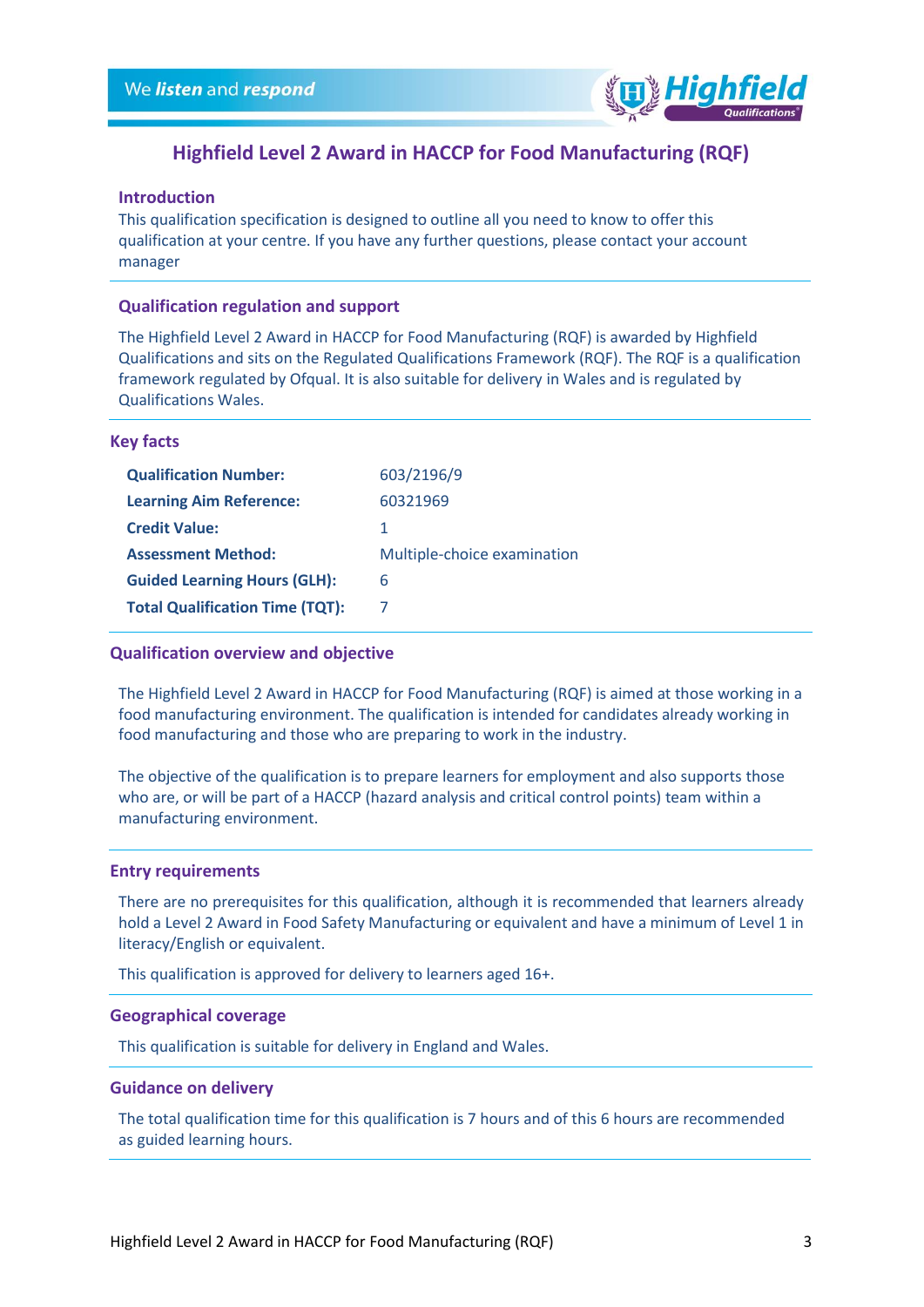

TQT is an estimate of the total number of hours it would take an average learner to achieve and demonstrate the necessary level of attainment to be awarded with a qualification, both under direct supervision (forming Guided Learning Hours) and without supervision (all other time). TQT and GLH values are advisory and assigned to a qualification as guidance.

#### **Guidance on assessment**

This qualification is assessed by multiple-choice examination, containing 15 questions, that must be completed within 30 minutes. Successful learners will have to demonstrate knowledge across the unit content and correctly answer 9 questions or more to achieve a pass. Completed examination papers should be returned to Highfield Qualifications for marking. Results will then be provided to the centre afterwards.

Centres must take all reasonable steps to avoid any part of the assessment of a learner (including any internal quality assurance and invigilation) being undertaken by any person who has a personal interest in the result of the assessment.

#### **Guidance on quality assurance**

Highfield Qualifications requires centres to have in place a robust mechanism for the quality assurance of training delivery and invigilated assessment arrangements.

#### **Recognition of prior learning (RPL)**

Centres may apply to use recognition of prior learning or prior achievement to reduce the amount of time spent in preparing the learner for assessment.

For further information on how centres can apply to use RPL as described above, please refer to the Recognition of Prior Learning (RPL) policy in the members' area of the Highfield Qualifications website. This policy should be read in conjunction with this specification and all other relevant Highfield Qualifications documentation.

#### <span id="page-3-0"></span>**Tutor requirements**

Highfield Qualifications recommends nominated tutors for this qualification meet the following:

- hold a relevant subject area qualification [or experience], which could include any of the following:
	- Level 3 Award in HACCP qualification
	- Level 3 Award in Food Safety qualification
	- Degree or DipHE in a related subject area such as:
		- o Food science
		- o Environmental Health
		- o Home Economics
		- o Microbiology
		- o Or one that contains elements of these subjects
- HNC/D in a related subject (as outlined above)
- Hold a recognised teaching qualification or experience, which could include any of the following:
	- Level 3 Award in Education and Training or above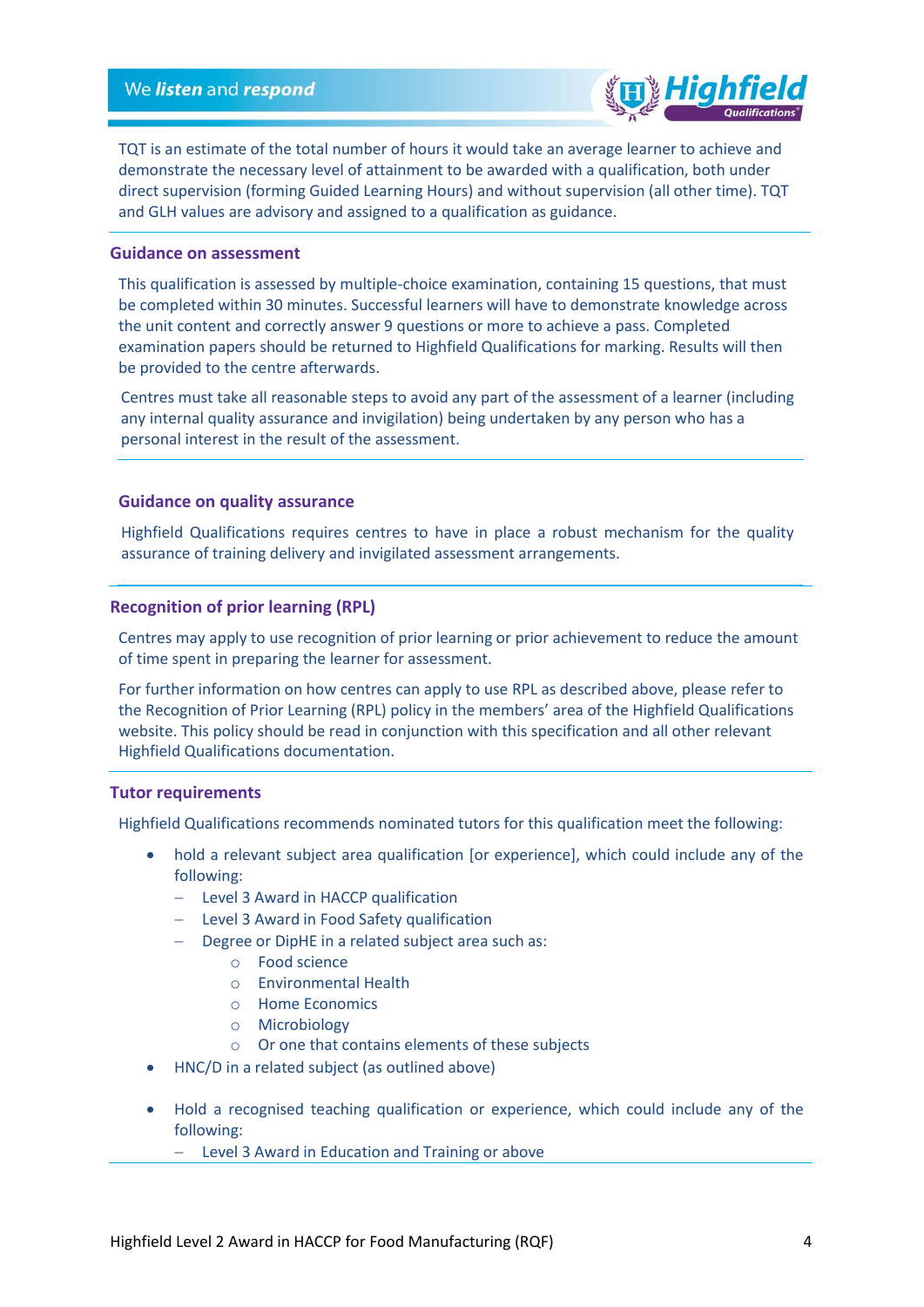

- Proof of at least 30 hours of training in any subject
- maintain appropriate continued professional development for the subject area

#### <span id="page-4-0"></span>**Reasonable adjustments and special considerations**

Highfield Qualifications has measures in place for learners who require additional support. Please refer to the Highfield Qualifications Reasonable Adjustments Policy for further information/guidance.

#### <span id="page-4-1"></span>**ID requirements**

It is the responsibility of the centre to have systems in place to ensure that the person taking an assessment is indeed the person they are claiming to be. All centres are therefore required to ensure that each learner's identification is checked before they undertake the assessment. Highfield Qualifications recommends the following as proof of a learner's identity:

- a valid passport (any nationality)
- a signed UK photocard driving licence
- a valid warrant card issued by HM forces or the police
- another photographic ID card, e.g. employee ID card, student ID card, travel card etc.

If a learner is unable to produce any of the forms of photographic identification listed above, a centre may accept another form of identification containing a signature, for example, a credit card. Identification by a third-party representative, such as a line manager, human resources manager or invigilator, will also be accepted.

#### **For more information on learner ID requirements, please refer to the Highfield Qualifications Core Manual.**

#### <span id="page-4-2"></span>**Progression opportunities**

Upon successful completion of this qualification, learners may wish to continue their development by undertaking one of the following qualifications:

- Highfield L3 Award in HACCP for Food Manufacturing
- Highfield L3 Award in Food Safety in Manufacturing

#### <span id="page-4-3"></span>**Useful websites**

www.food.gov.uk

#### <span id="page-4-4"></span>**Recommended training materials**

- *Foundation HACCP Training Presentation. Sprenger, Richard A. Highfield International Limited*
- *The (Level 2) HACCP Handbook. Sprenger, Richard A. Highfield International Limited*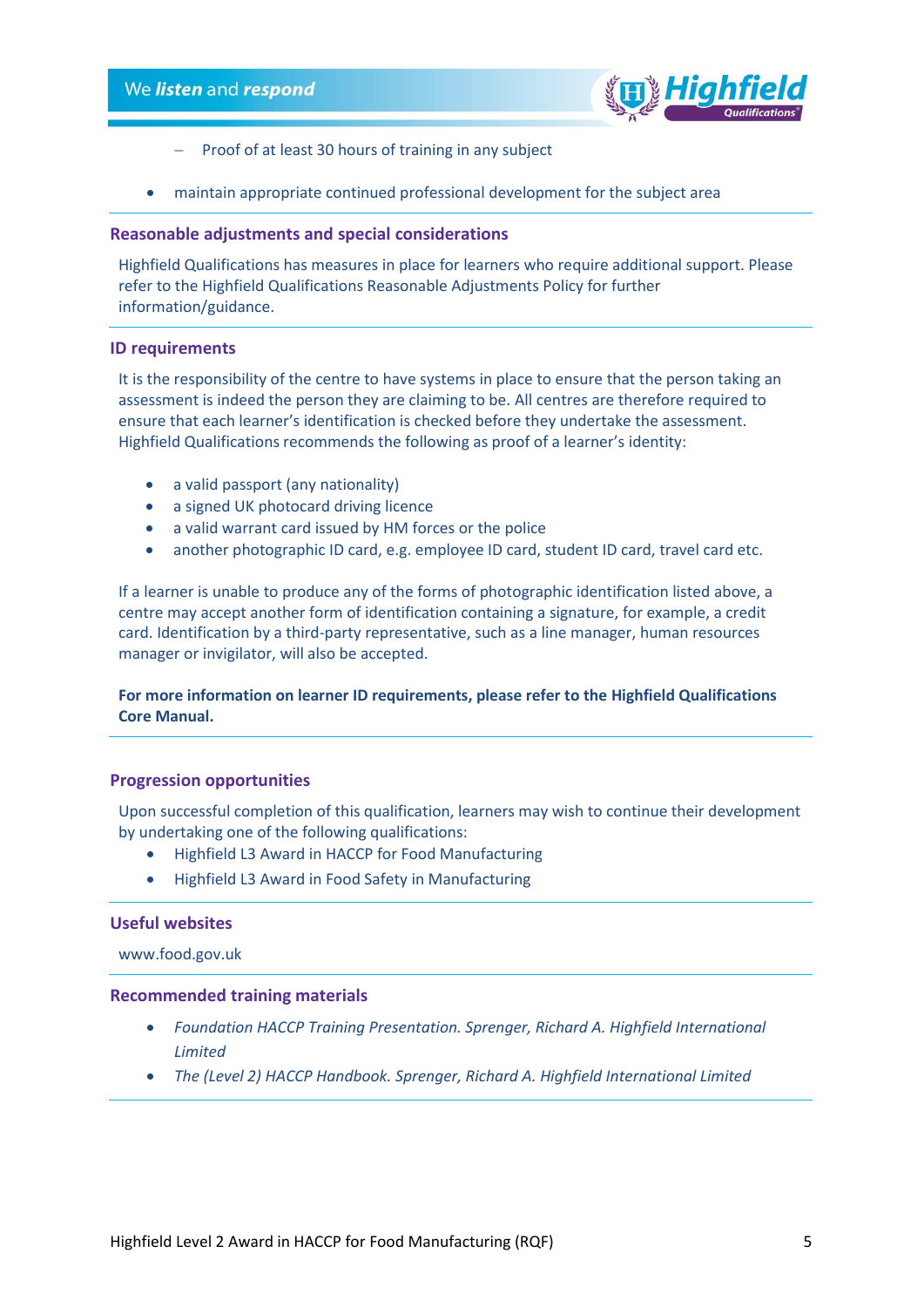

## <span id="page-5-0"></span>**Appendix 1: Qualification structure**

To complete the **Highfield Level 2 Award in HACCP for Food Manufacturing (RQF)** learners must complete the following mandatory unit:

| Unit<br>reference | Unit title                                              | <b>Level</b> | <b>GLH</b> | <b>Credit</b> |
|-------------------|---------------------------------------------------------|--------------|------------|---------------|
|                   | $K/616/0693$ Principles of HACCP for Food Manufacturing |              |            |               |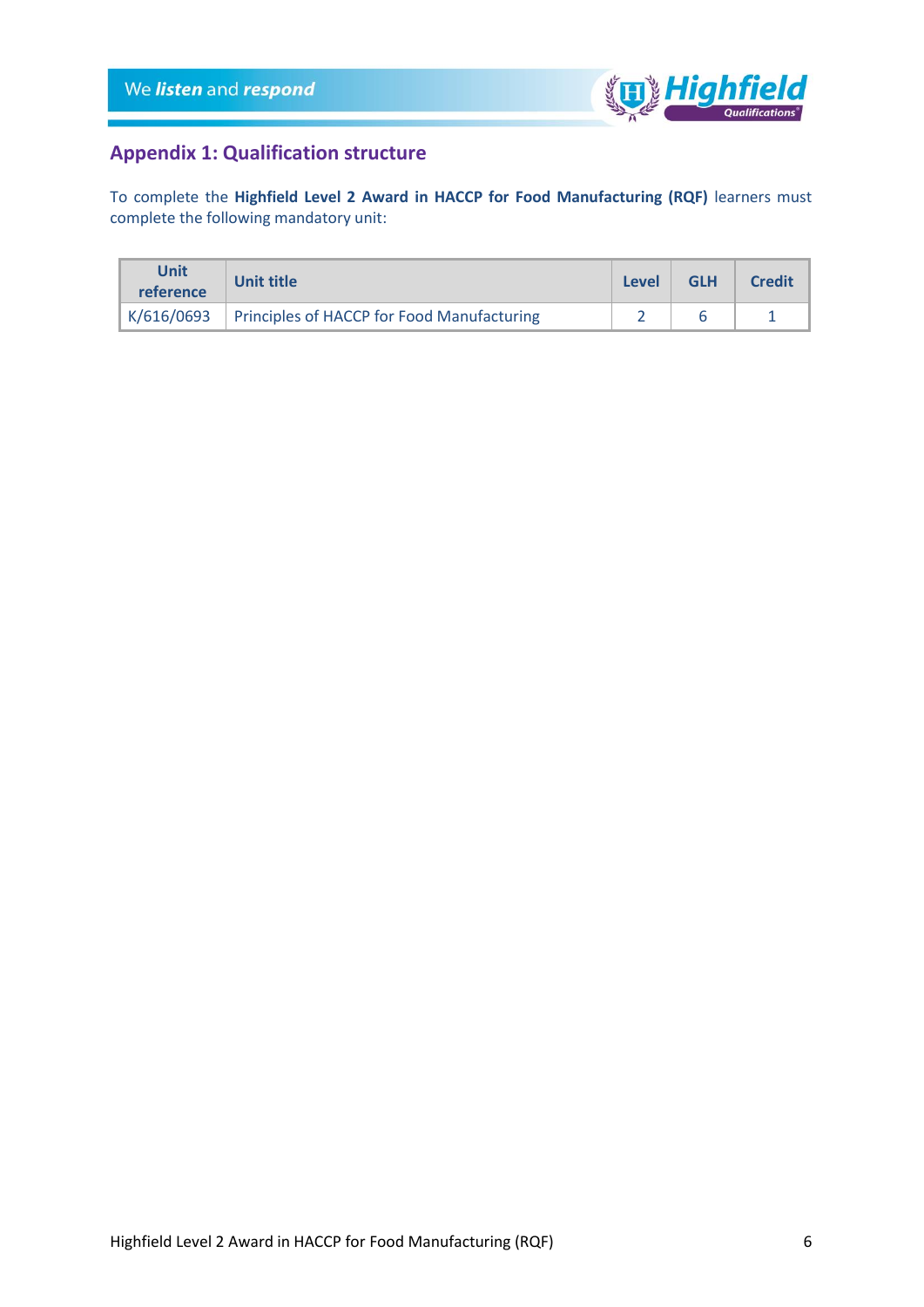

## <span id="page-6-0"></span>**Appendix 2: Qualification content**

#### **Unit 1: Principles of HACCP for Food Manufacturing**

Unit number: K/616/0693 Credit: 1 GLH: 6 Level: 2

| <b>Learning Outcomes</b> |                                                                                  | <b>Assessment Criteria</b>                                                                                |  |
|--------------------------|----------------------------------------------------------------------------------|-----------------------------------------------------------------------------------------------------------|--|
| <b>The learner will</b>  |                                                                                  | <b>The learner can</b>                                                                                    |  |
| 1.                       | Know the procedures required to develop<br><b>HACCP</b>                          | 1.1 Recognise the role of the food handler in<br>implementing HACCP                                       |  |
|                          |                                                                                  | 1.2 Outline the need for prerequisite<br>programmes                                                       |  |
|                          |                                                                                  | 1.3 Identify common prerequisite programmes                                                               |  |
|                          |                                                                                  | 1.4 State the preliminary steps required to<br>develop HACCP                                              |  |
| 2.                       | Know how the principles of HACCP are<br>applied in a food production environment | 2.1 Identify the purpose of hazard analysis                                                               |  |
|                          |                                                                                  | 2.2 Identify the importance of, and methods<br>which can be used to determine, critical<br>control points |  |
|                          |                                                                                  | 2.3 Recognise the importance of identifying<br>critical (safe) limits                                     |  |
|                          |                                                                                  | 2.4 Identify the importance of monitoring<br>controls                                                     |  |
|                          |                                                                                  | 2.5 Identify ways of monitoring control<br>points/critical control points                                 |  |
|                          |                                                                                  | 2.6 Identify the purpose of taking appropriate<br>corrective action at critical control points            |  |
|                          |                                                                                  | 2.7 State the importance of verification and<br>review of the HACCP process                               |  |
|                          |                                                                                  | 2.8 State the importance of documentation and<br>records needed to support HACCP                          |  |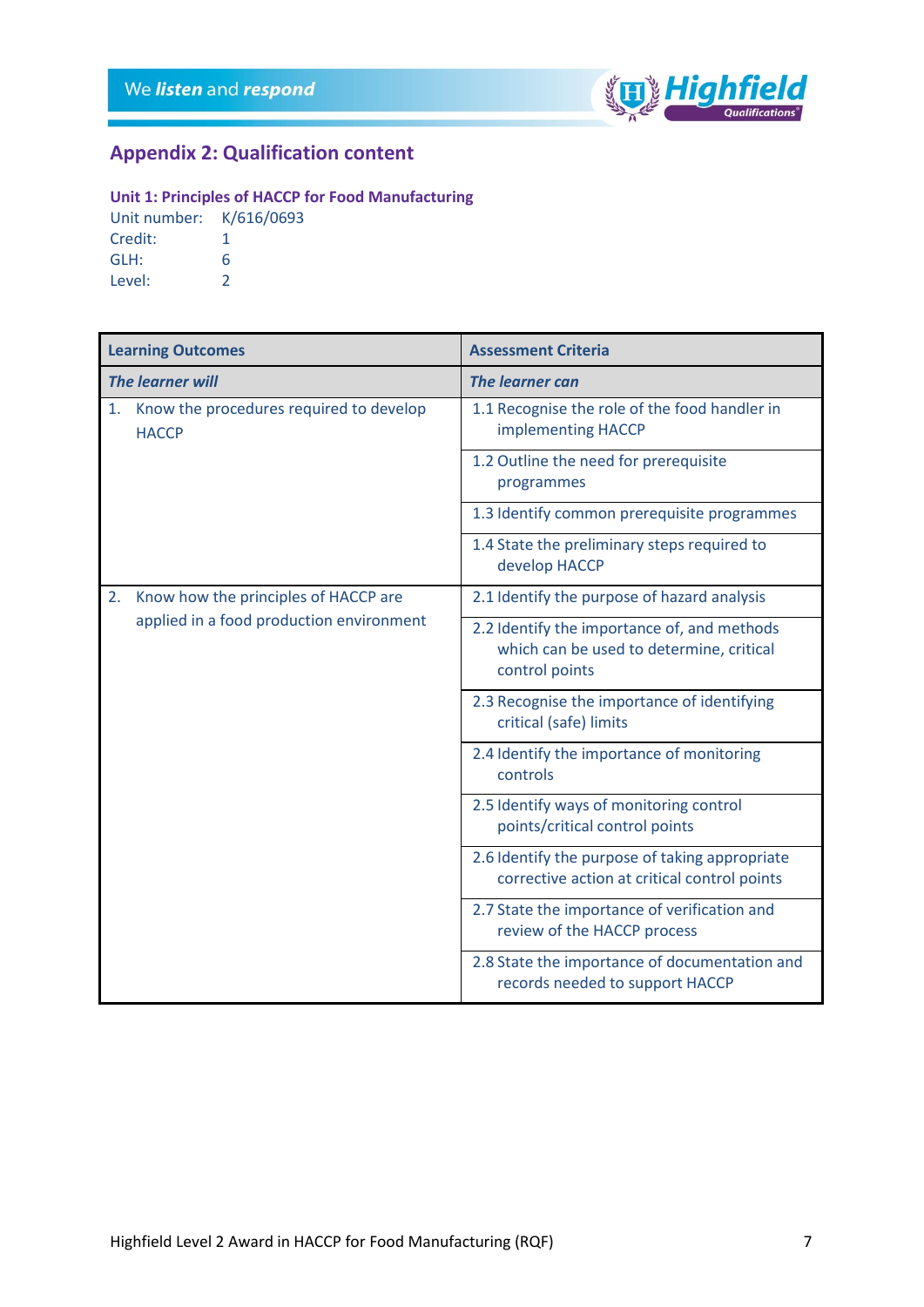

#### <span id="page-7-0"></span>**Indicative Content**

1.1 Recognise the role of the food handler in implementing HACCP

- Including producing safe food, following procedures and policies and reporting problems
- 1.2 Outline the need for prerequisite programmes
	- Meaning of the term prerequisite, good hygiene practice, good manufacturing practice
	- Importance of implementing effective prerequisites to ensure food safety
	- Enables the HACCP plan to concentrate on the specific hazards related to a particular product or process
	- Applies to all areas in a food production facility, ensuring required controls relating to all steps in a process are implemented
- 1.3 Identify common prerequisite programmes
	- For example: personnel hygiene, premises, services, supply chain stock control, design, cleaning, pest control, physical, chemical and allergenic contamination controls

1.4 State the preliminary steps required to develop HACCP

#### Awareness of:

- Terms of reference and scope
- Describe processes
- Identify intended use
- Identify the of purpose of flow diagrams
- 2.1 Identify the purpose of hazard analysis
	- Identifies hazards that may affect the process
	- Identifies the steps at which the hazards are likely to occur
	- Helps determine significant hazards
	- Helps to determine measures to control the hazards
	- Can use the information gained to determine critical control points (CCPs)
- 2.2 Identify the importance of, and methods which can be used to determine, critical control points
	- Tools which may be used to determine whether a step is a critical control point or control point (Decision tree, knowledge of team)
	- Importance to include: Focuses on critical aspects of the process and assists in identifying if there has been a loss of control which could lead to harm or illness
- 2.3 Recognise the importance of identifying critical (safe) limits
	- Helps to ensure safe food is sold
	- Allow personnel to have clear understanding of what is acceptable and parameters to work within
	- Measurable and so can be checked and provide assurance of safe food production
- 2.4 Identify the importance of monitoring controls
	- Used to determine when there is a loss of control and a deviation occurs at a critical control point i.e. where a critical limit is breached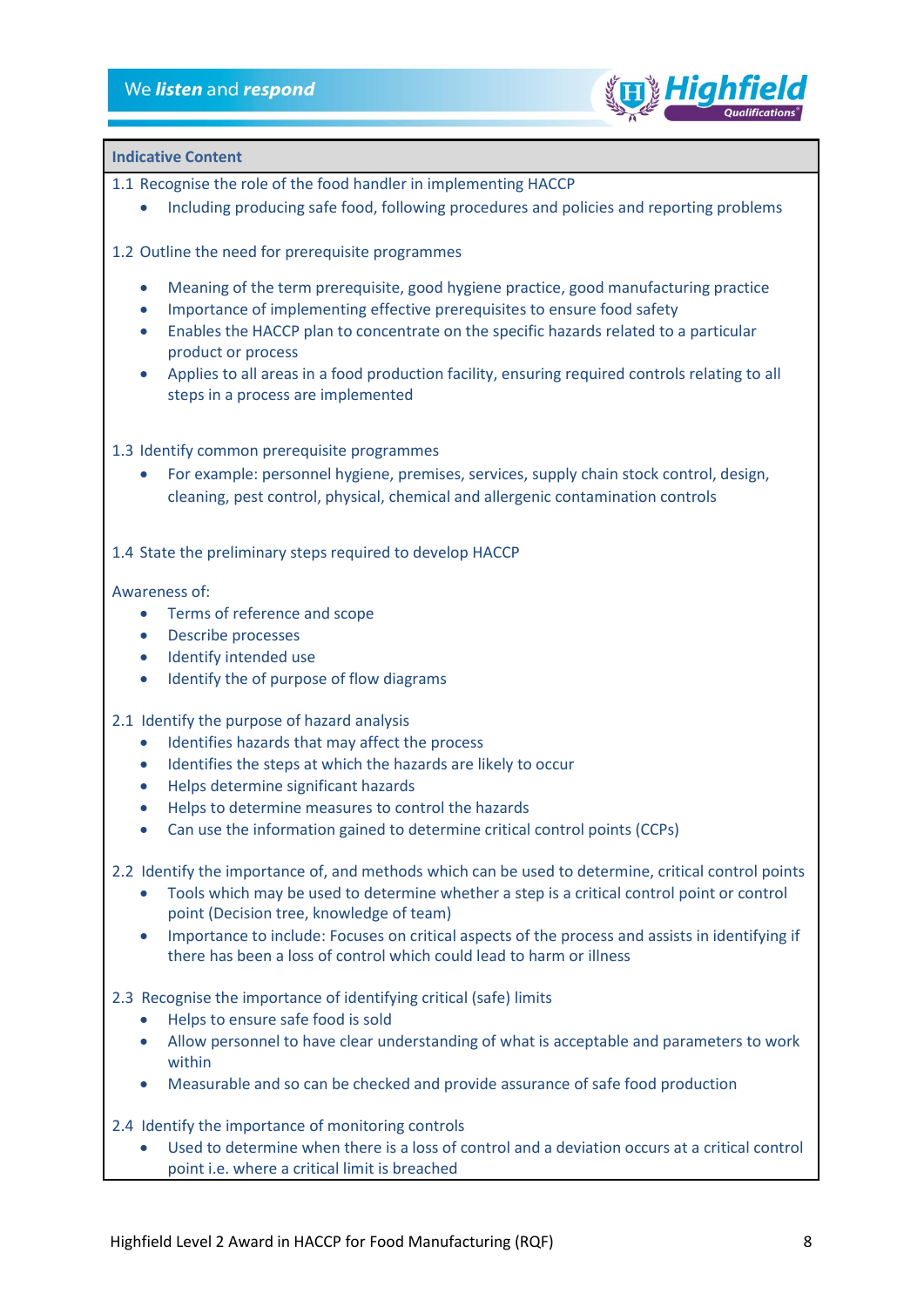#### We listen and respond



- Check control measures at control points/CCP's and critical limits at CCPs to ensure food produced is safe
- Provides written documentation for verification and legal evidence
- 2.5 Identify ways of monitoring control points/critical control points
	- Appropriate methods of monitoring, dependent upon the CCP include:
		- o Taking measurements (e.g. time, temperature, pH, size etc.)
		- o Observation e.g. of delivery vehicles and practices
		- o Completing records
	- Testing and competency of personnel
	- Importance of reporting when a process or product has breached controls

2.6 Identify the purpose of taking appropriate corrective action at critical control points

- To prevent unsafe food from reaching the customer
- Regain control before product dispatched/sold
- Rectify equipment/process problems and required repair/maintenance
- Importance of following procedures and completing relevant corrective actions in a timely manner

2.7 State the importance of verification and review of the HACCP process

- Confirms that the HACCP plan produces safe food for the end customer
- Helps demonstrate legal compliance
- Provides evidence of product safety
- What should prompt a review

2.8 State the importance of documentation and records needed to support HACCP

- Helps demonstrate legal compliance
- Provides evidence for customers and inspectors/auditors
- Assists in continual improvement plans
- Assists in complaint investigation
- Reasons why important documentation is completed accurately and at the correct frequencies